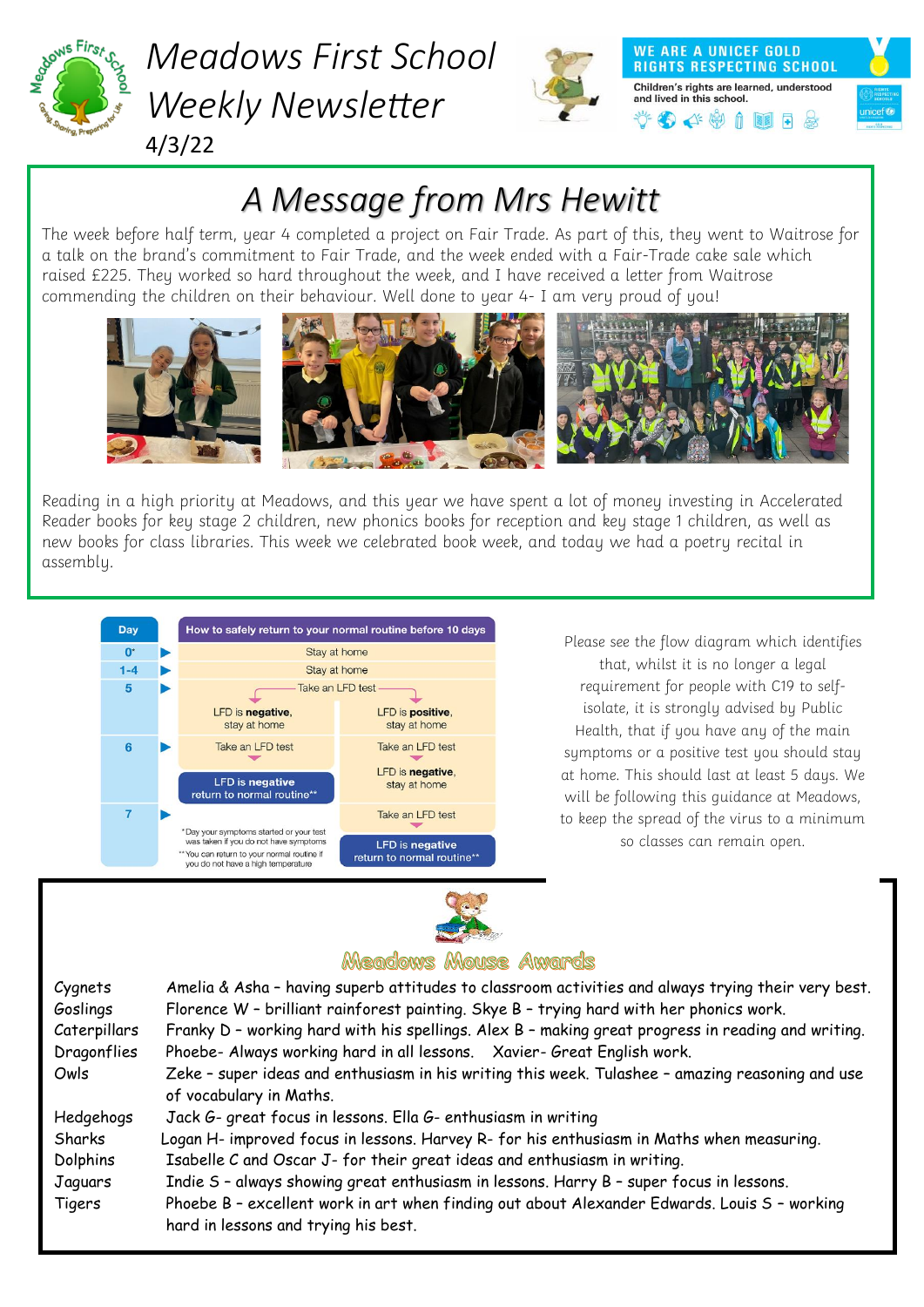

## *Meadows First School Weekly Newsletter*



**WE ARE A UNICEF GOLD RIGHTS RESPECTING SCHOOL** Children's rights are learned, understood and lived in this school. 3441112



#### A message from Friends of Meadows

Well done to all the runners and volunteers for the sponsored Parkrun on Sunday. It was a great turnout, and you all looked like you had a lot of fun! Please can you send in all sponsorship forms and money to school by Monday 7th March.

Some of our children have been talking about the events that are happening in Ukraine. The Trauma Informed School organisation has released this information for parents.

### TRAIIMA **CHOOLS**

### **Ways to Speak to Children About Events in Ukraine**

The media coverage of events in Ukraine is undoubtedly being heard by our children. The use words such as invasion, attack, bombing and war are, undoubtedly, being overheard and absorbed by our children. For some, this may well be very frightening. Sitting on top of the experiences of the last two years may add further anxiety and fear, exacerbating distress. As parents/carers or teachers, you may feel uncertain about the best way to reassure without raising anxiety further. We may inadvertently communicate our own anxieties and fears around the events by if we don't notice how we are feeling before speaking to them, or by ignoring the topic completely

Steady yourself before you start to speak to your child. Your child will take their cues from you, if you appear anxious, their fear may escalate. Be calm, steady and factual.

Find out what your child understands already and what they may have heard. "I'm guessing you have heard lots about Ukraine on the news, or from adults talking about it, I'm wondering what you may be thinking about it or if you have any questions?"





Listen, Validate, Empathise to your child's fears and worries. Be compassionate and understanding and accept their feelings before moving to reassure. War is frightening and this comes on top of their experiences of the pandemic which may have heightened their sense that the world is not safe.

Contextualise and contain locate where the conflict is happening so the child has a sense of distance and the risk of them being caught up in the conflict for them is low. Use appropriate sources of information - BBC Newsround, Time for Kids, News for Kids, The Day to find accurate, age appropriate information





Take action: be aware of what your child is overhearing either through news bulletins or through adults discussing the situation. Find ways to empower your child in to do something meaningful - maybe contribute to care parcels sent out to those displaced by the conflict, find out what is happening locally to provide support, looking for those helping can balance the child's perspective

www.traumainformedschools.co.uk